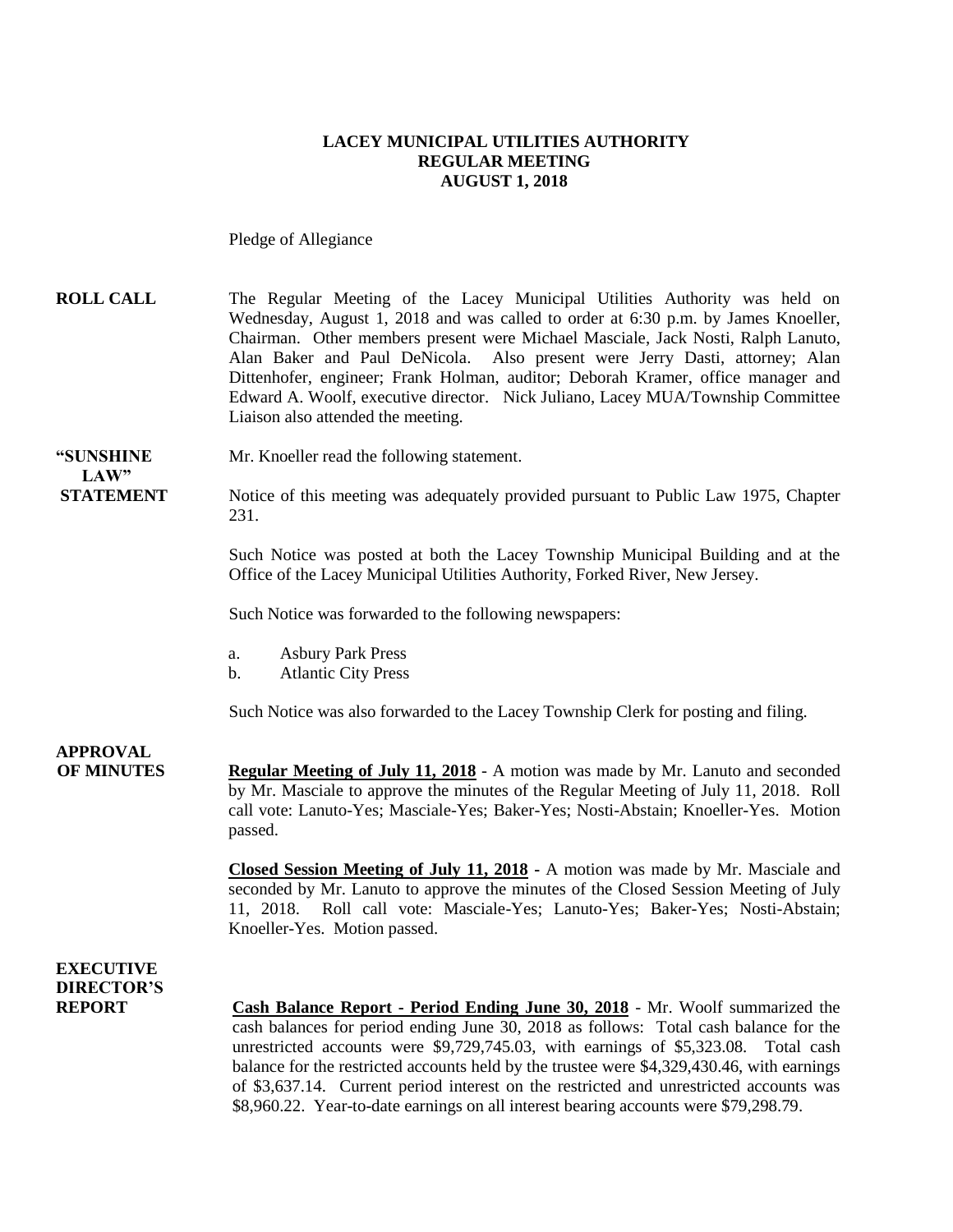**Resolution 2018-52 – Line Item Transfers –** On recommendation by the executive director, a motion was made by Mr. Masciale and seconded by Mr. Nosti to adopt *Resolution 2018-52, Resolution of the Lacey Municipal Utilities Authority, County of Ocean, State of New Jersey, Authorizing Transfer of Funds, 2018 Sewer and Water Budget.* Roll call vote: Masciale-Yes; Nosti-Yes; Baker-Yes; Lanuto-Yes; Knoeller-Yes. Motion passed.

**Electronic Document Conversion** – Mr. Woolf requested authorization to advertise and receive bids for electronic document conversion. A motion was made by Mr. Nosti and seconded by Mr. Baker authorizing advertisement to receive bids for electronic document conversion. Roll call vote: Nosti-Yes; Baker-Yes; Lanuto-Yes; Masciale-Yes; Knoeller-Yes. Motion passed.

**Hill Street Water Tank Antenna** – Mr. Woolf requested authorization to advertise and receive bids for Hill Street Water Tank Antenna. A motion was made by Mr. Nosti and seconded by Mr. Masciale authorizing advertisement to receive bids for Hill Street Water Tank Antenna. Roll call vote: Nosti-Yes; Masciale-Yes; Baker-Yes; Lanuto-Yes; Knoeller-Yes. Motion passed.

## **BUSINESS**

**REPORT** The business report was submitted for review.

### **ENGINEER'S**

**REPORT Resolution 2018-51 – Final Sewer and Water Approval – Lidl Grocery Store – Lidl U.S. Operations, LLC** – Mr. Dittenhofer reported his office received the application and plans for final sewer and water approval for Lidl Grocery Store, Block 519, Lots 3.02 & 4.01. The applicant is proposing to construct a 35,962 SF grocery store at the intersection of Route 9 and Haines Street, in the southwest corner. The applicant proposes to connect to an existing OCUA manhole in Haines Street and extend 8" and 6" PVC sewer main to service the building. The applicant also proposes to wet tap the existing water main in Haines Street and install services for domestic use and fire protection. On recommendation by the Authority's engineer, a motion was made by Mr. Masciale and seconded by Mr. Lanuto to adopt *Resolution No. 2018-51, Resolution of the Lacey Municipal Utilities Authority, County of Ocean, State of New Jersey, Final Sewer and Water Approval, Lidl Grocery Store, Block 519, Lots 3.02 & 4.01, Lidl U.S. Operations, LLC.* Roll call vote: Masciale-Yes; Lanuto-Yes; Baker-Yes; Nosti-Yes; Knoeller-Yes. Motion passed.

> **Change Order No. 1 – New Administration Building** – On recommendation by the Authority's engineer, a motion was made by Mr. Masciale and seconded by Mr. Nosti approving Change Order No. 1 representing as-built quantity adjustments, Municipal Lane full width paving and labor charges for a net contract increase of \$6,726.54. Roll call vote: Masciale-Yes; Nosti-Yes; Baker-Yes; Lanuto-Yes; Knoeller-Yes. Motion passed.

> **New Administration Building** – Mr. Dittenhofer stated a meeting was held regarding the new administration building. Mr. Knoeller stated overall it was a good meeting. There are minor issues regarding the insulation and caulking of the ceiling before the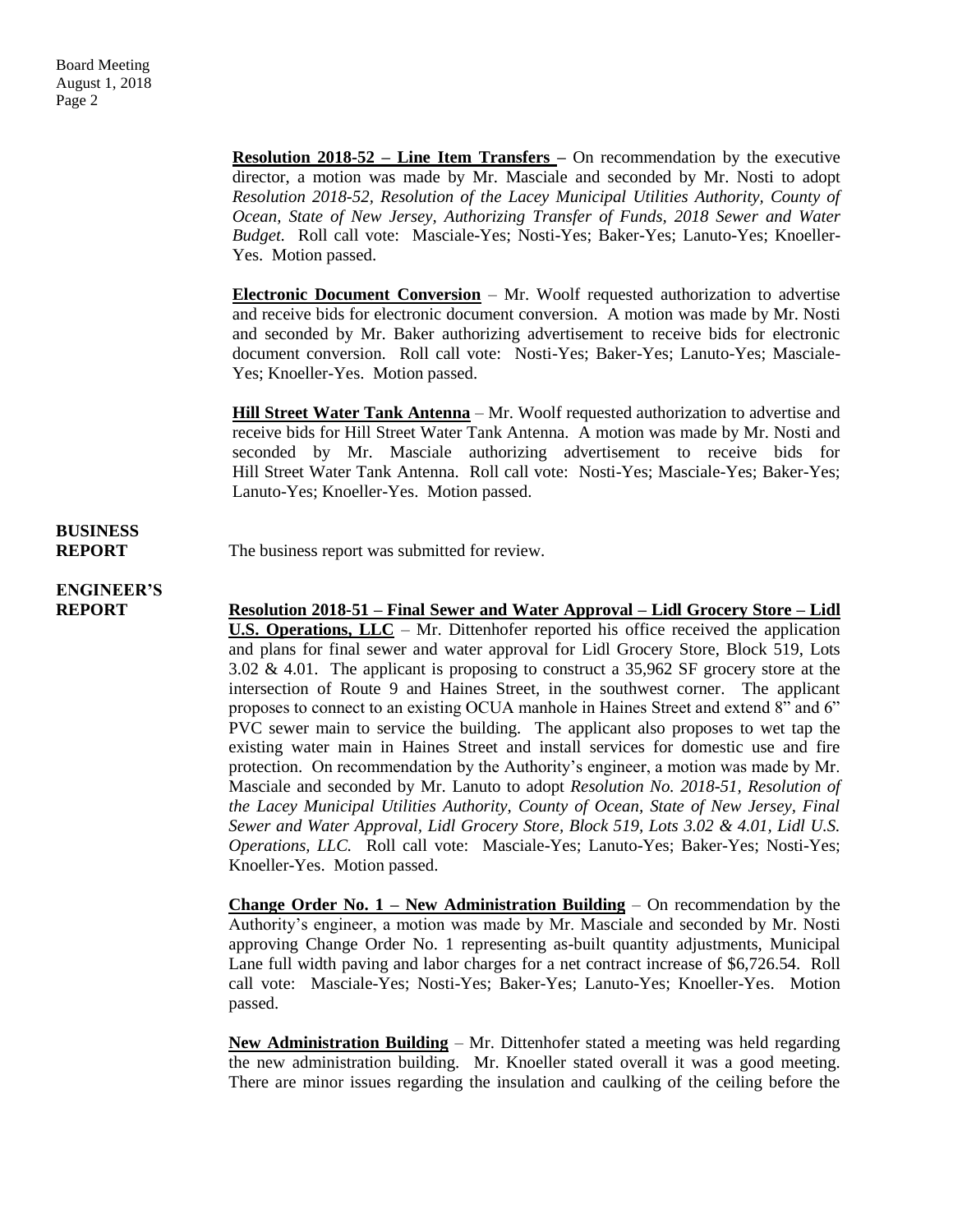Board Meeting August 1, 2018 Page 3

> sheetrock is installed. There is also an issue with the site inspector, and he asked Pam Hilla of R&V to look into matter. Mr. Baker added the concrete is being redone.

### **ATTORNEY'S**

**REPORT New Administration Building** – Mr. Dasti reported his office forwarded to the Township Attorney the deed information so the Township can convey the subject property to the Authority. Thereafter, the Authority will execute a deed of consolidation which will combine the Administration Building property and the Garage property into one new lot.

> **Dunkin Donuts** – Mr. Dasti reported his office forwarded to the Ocean County Clerk for recording the Operations Agreement.

> **Rice Notice** – Mr. Dasti reported his office forwarded to the Authority the recent decision concerning when Rice Notices are needed. Employees only need to be noticed if it is of an adverse nature.

> **Janus Decision** – Mr. Dasti reported his office forwarded the synopsis of the recent U.S. Supreme Court Decision as it pertains to the Authority and how the Authority will deal in the future with members of the various unions.

#### **AUDITOR'S**

**REPORT** Accountant's Status Report – Month Ended June 30, 2018 – Mr. Holman reported sewer revenues had an unfavorable variance and water revenues had a favorable variance for the month. Sewer and water expenses had an unfavorable variance for the month, and favorable year-to date. Sewer and water user charges had an unfavorable variance for the month.

#### **CORRESPONDENCE**

| Linda Cherkos, Sunrise Blvd – Requesting relief of utility bill, due to a leak in crawl |
|-----------------------------------------------------------------------------------------|
| space. Since the water from the leak did not go into the sewer system, a motion was     |
| made by Mr. Masciale and seconded by Mr. Nosti to grant a credit adjustment on the      |
| sewer charges, as well as a payment plan. Roll call vote: Masciale-Yes; Nosti-Yes;      |
| Baker-Abstain; Lanuto-Yes; Knoeller-Yes. Motion passed.                                 |
|                                                                                         |

**OLD BUSINESS** There was no old business to discuss.

**NEW**

**PUBLIC**

**BUSINESS** There was no new business to discuss

**COMMENT Karen LaRochelle, Pelican Drive** – Mrs. LaRochelle was present requesting a waiver on the water portion of her utility bill, due to a cracked water meter. She provided a video of the leaking water meter. Mr. Woolf stated the meter was cracked sometime during the January through April quarter. Mr. Nosti stated it is possible the meter cracked due to cold temperatures. Mr. Woolf stated he will investigate this matter and inform her of the decision.